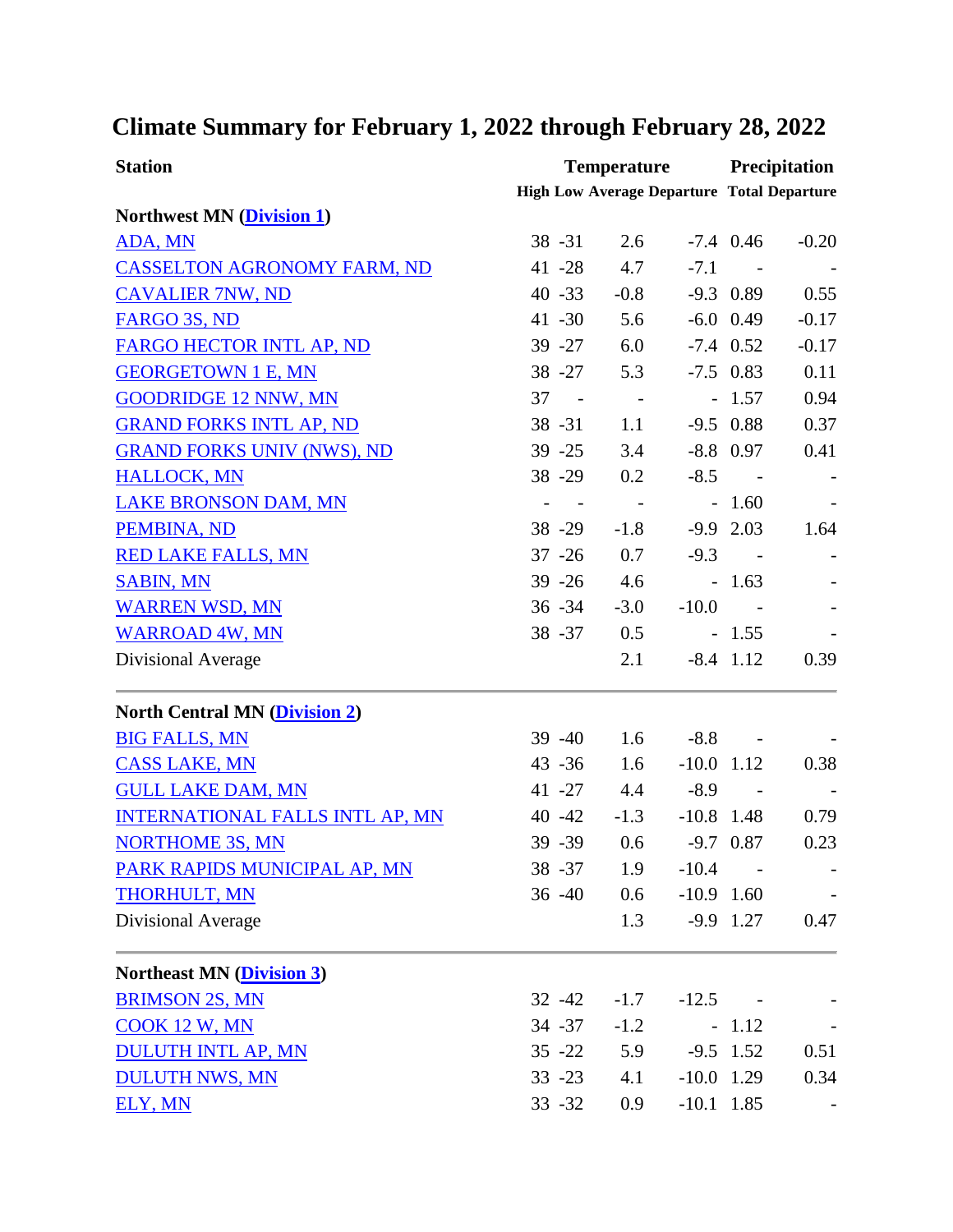| <b>ELY 25E, MN</b>                                             | $33 - 41$                    | $-1.7$          | $-10.1$ 1.48             |                      | 0.69       |
|----------------------------------------------------------------|------------------------------|-----------------|--------------------------|----------------------|------------|
| <b>EMBARRASS, MN</b>                                           | $34 - 43$                    | $-1.9$          | $-10.7$ 1.24             |                      | 0.56       |
| FLOODWOOD 3 NE, MN                                             | $41 - 37$                    | 1.8             | $-9.6$                   | $\sim 100$ m $^{-1}$ | $\sim$ $-$ |
| <b>GRAND MARAIS, MN</b>                                        | $36 - 21$                    | 9.0             |                          | $-7.2$ 1.33          | 0.61       |
| <b>GRAND PORTAGE, MN</b>                                       | $35 - 20$                    | 5.0             | $-8.2$                   | $\sim 100$           |            |
| <b>HIBBING CHISHOLM HIBBING AP, MN</b>                         | $38 - 37$                    | $-0.1$          | $-10.6 -$                |                      |            |
| <b>KABETOGAMA, MN</b>                                          | 40 - 44                      | $-4.7$          | $-12.6$ 1.19             |                      | 0.47       |
| ORR 3E, MN                                                     |                              | $\sim$ $-$      |                          | $-0.70$              | 0.05       |
| <b>TOWER 2S, MN</b>                                            | $35 - 42$                    | $-2.5$          |                          | $-11.6$ 1.25         | 0.50       |
| <b>TWO HARBORS 7NW, MN</b>                                     | $34 - 30$                    | 4.7             |                          | $-9.6$ 1.98          | 0.72       |
| <b>WOLF RIDGE ELC, MN</b>                                      | $34 - 23$                    |                 | 4.9 -8.8 1.49            |                      | 0.32       |
| Divisional Average                                             |                              | 1.5             | $-10.1$ 1.37             |                      | 0.48       |
| <b>West Central MN (Division 4)</b>                            |                              |                 |                          |                      |            |
| ALEXANDRIA CHANDLER FIELD, MN                                  | $39 - 25$                    | 6.5             |                          | $-8.3$ 0.13          | $-0.28$    |
| <b>ARTICHOKE LAKE 1 E, MN</b>                                  | $42 - 25$                    | 9.9             |                          | $-7.3 -$             |            |
| <b>BIG STONE CITY 2 NW, SD</b>                                 | $\blacksquare$<br>$\sim 100$ | $\sim$ $  \sim$ |                          | $-0.05$              | $-0.56$    |
| <b>BROWNS VALLEY, MN</b>                                       | $45 - 28$                    | 9.4             |                          | $-6.7$ 0.87          | $-0.02$    |
| <b>CANBY, MN</b>                                               | $46 - 13$                    | 14.0            |                          | $-4.6$ 0.35          | $-0.55$    |
| <b>GLENWOOD 1N, MN</b>                                         | $40 - 19$                    | 6.6             | $\overline{\phantom{a}}$ |                      |            |
| <b>GRANITE FALLS, MN</b>                                       | $51 - 23$                    | 12.1            |                          | $-5.7$ 0.81          | $-0.02$    |
| LIDGERWOOD, ND                                                 | $41 - 24$                    | 8.4             |                          | $-6.3$ 0.43          | $-0.22$    |
| <b>MADISON WWTP, MN</b>                                        | 44 -20                       | 11.1            |                          | $-5.4$ 0.08          | $-0.52$    |
| MC LEOD 3 E, ND                                                | $43 - 29$                    | 6.0             |                          | $-7.5$ 0.94          | 0.22       |
| <b>MILAN 1NW, MN</b>                                           | 49 - 25                      | 12.8            |                          | $-6.0$ 0.20          | $-0.54$    |
| MORRIS WEST CENTRAL RESEARCH AND<br><b>OUTREACH CENTER, MN</b> | $41 - 21$                    | 7.8             |                          | $-6.0$ 0.66          | $-0.08$    |
| <b>NEW YORK MILLS, MN</b>                                      | $39 - 27$                    | 3.2             | $-8.5$                   | $\sim$ $-$           |            |
| <b>OTTERTAIL, MN</b>                                           | $41 - 32$                    | 3.4             |                          | $-9.1$ 1.07          | 0.45       |
| <b>SISSETON, SD</b>                                            | $39 - 23$                    | 8.9             |                          | $-8.6$ 0.60          | $-0.22$    |
| <b>SUMMIT 1 W, SD</b>                                          | $43 - 22$                    | 10.8            |                          | $-5.1$ 0.07          | $-0.62$    |
| VICTOR 4 N, SD                                                 | $41 - 26$                    | 7.2             |                          | $-6.8$ 0.92          | 0.23       |
| <b>WHEATON, MN</b>                                             | $41 - 22$                    | 7.3             |                          | $-8.2$ 0.88          | 0.17       |
| Divisional Average                                             |                              | 8.6             |                          | $-6.9$ 0.54          | $-0.17$    |
| <b>Central MN</b> ( <i>Division 5</i> )                        |                              |                 |                          |                      |            |
| <b>BROWNTON WWTP, MN</b>                                       |                              |                 |                          | $-0.23$              | $-0.61$    |
| <b>COLLEGEVILLE ST. JOHN'S, MN</b>                             | $42 - 18$                    | 11.3            |                          | $-5.6$ 0.86          | $-0.03$    |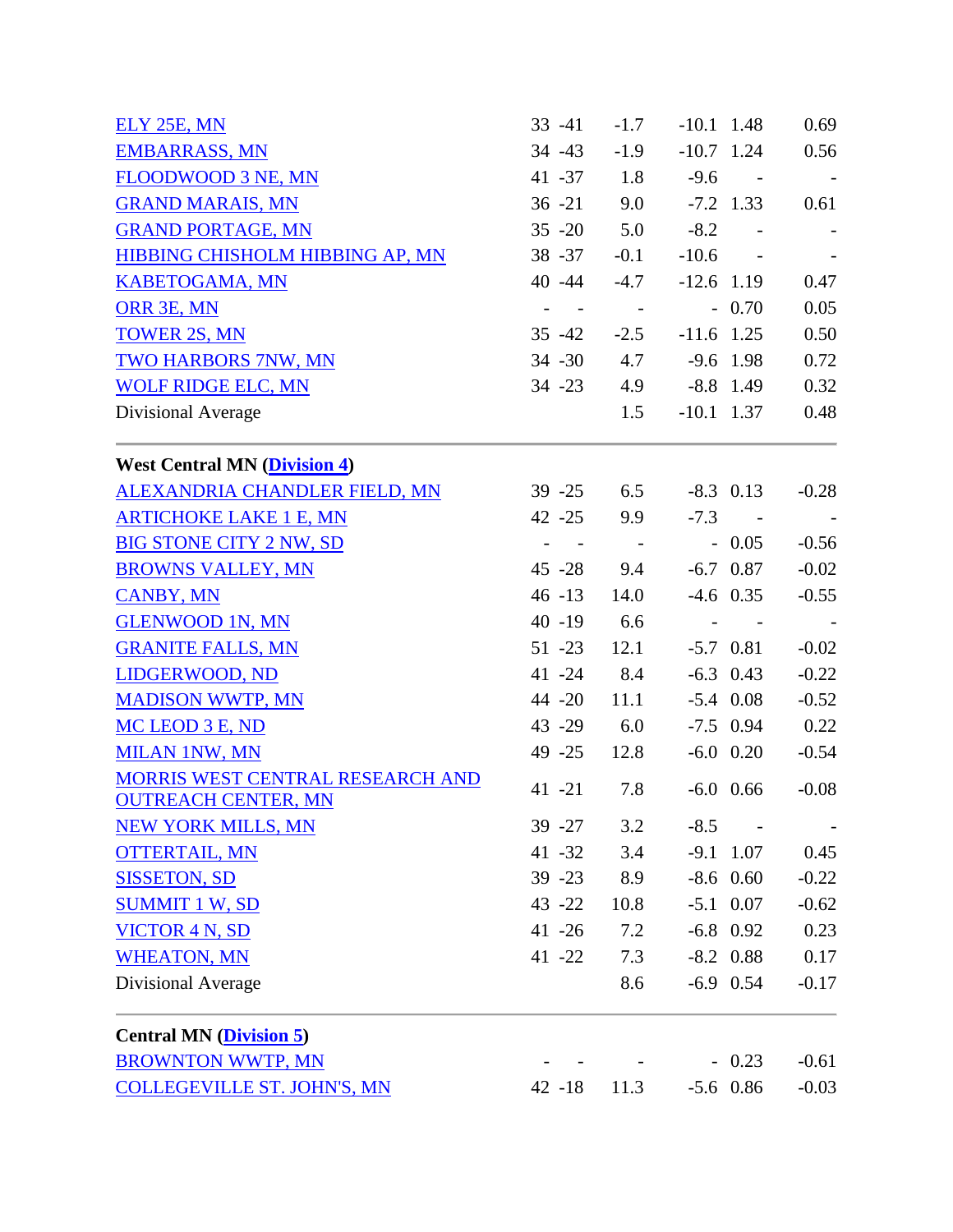| <b>DELANO, MN</b>                                        |            |      |                            | $-0.36$                  |         |
|----------------------------------------------------------|------------|------|----------------------------|--------------------------|---------|
| <b>ELK RIVER, MN</b>                                     | $42 - 20$  | 9.1  |                            | $-8.4 -$                 |         |
| <b>KIMBALL 3N, MN</b>                                    | $43 - 24$  | 6.3  |                            | $-9.2$ 0.41              | $-0.45$ |
| LITCHFIELD, MN                                           | $41 - 20$  | 6.4  |                            | $-7.8 -$                 |         |
| <b>LONG PRAIRIE, MN</b>                                  | $40 - 29$  | 3.5  |                            | $-9.3$ 0.96              | 0.04    |
| <b>MELROSE, MN</b>                                       | $41 - 25$  | 7.2  |                            | $-6.8$ 0.62              | $-0.09$ |
| <b>RICE, MN</b>                                          | $43 - 28$  | 5.1  |                            | $-9.1$ 0.81              | 0.04    |
| <b>SEBEKA, MN</b>                                        | $41 - 30$  | 4.8  |                            | $\sim 100$ km s $^{-1}$  |         |
| ST. CLOUD REGIONAL AIRPORT, MN                           | $42 - 20$  | 9.8  |                            | $-6.3$ 0.78              | 0.02    |
| <b>WILLMAR 5N, MN</b>                                    | $39 - 20$  | 7.4  |                            | $-7.4$ 0.26              | $-0.59$ |
| Divisional Average                                       |            | 7.1  |                            | $-7.8$ 0.59              | $-0.21$ |
| <b>East Central MN (Division 6)</b>                      |            |      |                            |                          |         |
| <b>AITKIN 2E, MN</b>                                     |            |      | 45 -27 3.2 -10.9 1.87 0.89 |                          |         |
| <b>AMERY, WI</b>                                         | $43 - 17$  |      | $11.2$ $-6.0$ 0.93         |                          | $-0.21$ |
| <b>BRAINERD, MN</b>                                      | $42 - 32$  | 3.0  | $-10.1$ 1.07               |                          | 0.29    |
| BRAINERD CROW WING COUNTY AP, MN                         | $43 - 31$  | 6.8  |                            | $-8.7 -$                 |         |
| <b>BRULE RANGER STATION, WI</b>                          | $36 - 28$  | 8.1  |                            | $-7.4 -$                 |         |
| <b>BRUNO 7ENE, MN</b>                                    | $37 - 24$  | 7.5  |                            | $-6.6$ 1.53              | 0.50    |
| <b>CAMBRIDGE, MN</b>                                     | $42 - 19$  | 9.1  | $-8.1$                     | $\sim 100$ km s $^{-1}$  |         |
| <b>CHANHASSEN WSFO, MN</b>                               | $43 - 14$  | 12.0 |                            | $-6.0$ 0.55              | $-0.39$ |
| <b>CLOQUET, MN</b>                                       | $34 - 31$  | 3.1  | $-11.2$ 1.42               |                          | 0.44    |
| <b>FOREST LAKE 5NE, MN</b>                               | $43 - 18$  | 8.9  |                            | $-9.3$ 0.78              | $-0.12$ |
| <b>GORDON, WI</b>                                        | $38 - 29$  | 5.7  |                            | $-8.5$ 0.99              | 0.02    |
| ISLE 12N, MN                                             | $40 - 29$  | 4.2  |                            | $-9.3$ 0.60              | $-0.11$ |
| <b>LOWER ST. ANTHONY FALLS, MN</b>                       | 42 - 9     | 13.0 |                            | $-6.4$ 0.71              | $-0.18$ |
| LUCK, WI                                                 | $40 - 19$  | 10.5 |                            | $-7.4$ 0.43              | $-0.40$ |
| <b>MILACA, MN</b>                                        | 44 -24     | 5.5  |                            | $-9.4$ 2.15              | 1.30    |
| MINNEAPOLIS CRYSTAL AIRPORT, MN                          | $44 - 12$  | 13.1 |                            | $-6.7$ 0.06              | $-0.56$ |
| MINNEAPOLIS FLYING CLOUD AIRPORT, MN                     | $44 - 12$  | 13.4 |                            | $-6.7$ 0.02              | $-0.60$ |
| MINNEAPOLIS-ST. PAUL INTERNATIONAL<br><b>AIRPORT, MN</b> | 44<br>$-9$ | 14.5 |                            | $-6.1$ 0.78              | $-0.09$ |
| <b>NEW HOPE, MN</b>                                      | $46 - 12$  | 13.4 | $-6.4$                     |                          |         |
| PATTISON RANGER STAION, WI                               | $38 - 21$  | 8.1  | $-7.3$                     |                          |         |
| PINE RIVER DAM, MN                                       | $41 - 18$  | 10.5 |                            | $-3.4$ 1.30              | 0.57    |
| <b>SANDY LAKE DAM LIBBY, MN</b>                          | $43 - 31$  | 2.5  | $-10.0$                    |                          |         |
| <b>ST. CROIX FALLS, WI</b>                               | 44 -19     | 11.1 | $-5.5$                     | $\overline{\phantom{a}}$ |         |
| ST. PAUL DOWNTOWN AIRPORT, MN                            | $43 - 10$  | 14.4 | $-6.3$                     |                          |         |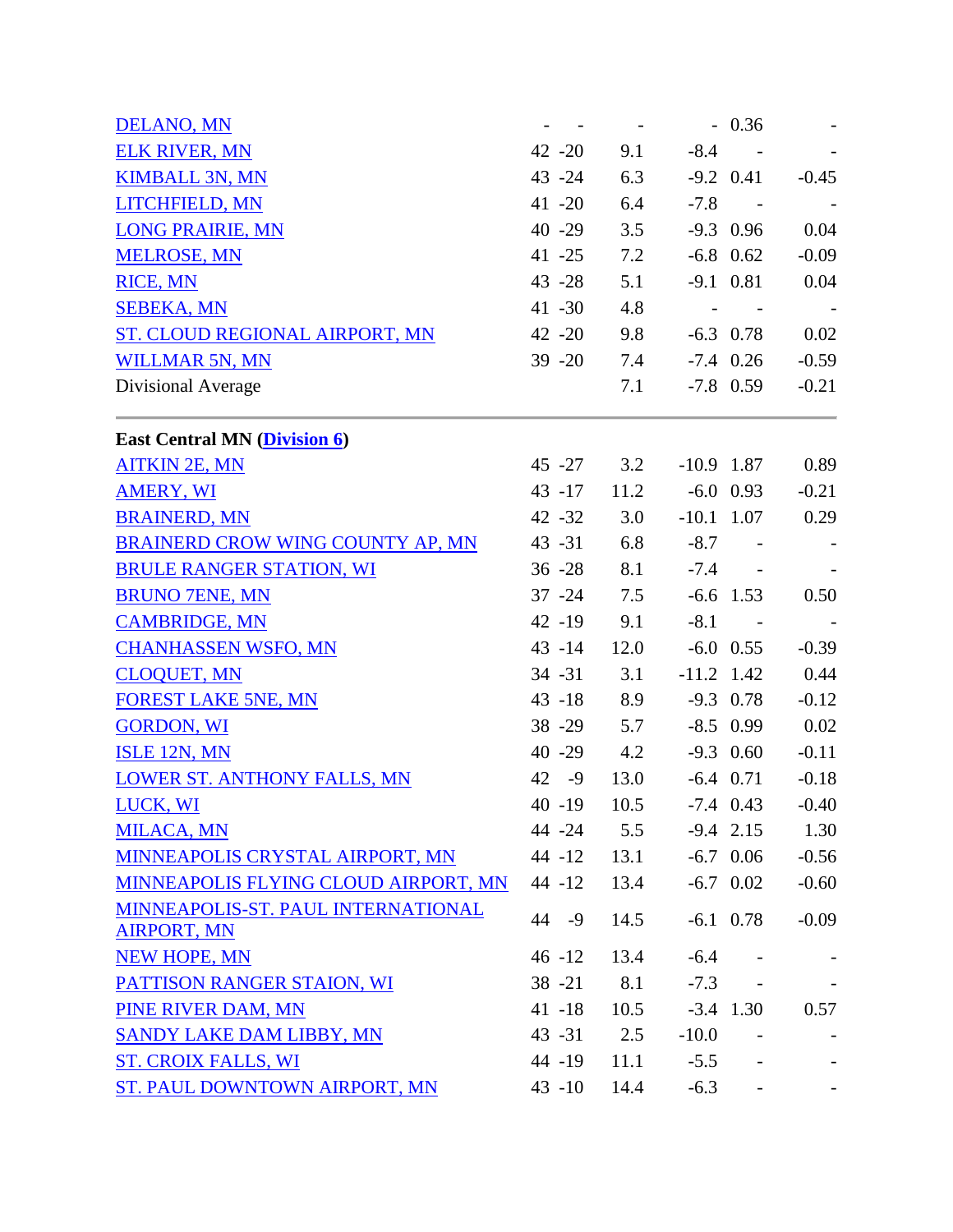| <b>STILLWATER 2SW, MN</b>                                             | $43 - 17$                                                                                                                                                                                                                                                                                                                                       | 10.4                    |        | $-7.4 -$                |         |
|-----------------------------------------------------------------------|-------------------------------------------------------------------------------------------------------------------------------------------------------------------------------------------------------------------------------------------------------------------------------------------------------------------------------------------------|-------------------------|--------|-------------------------|---------|
| <b>SUPERIOR, WI</b>                                                   | $37 - 15$                                                                                                                                                                                                                                                                                                                                       | 10.5                    |        | $-7.5$ 1.63             | 0.74    |
| UNIVERSITY OF MN ST. PAUL, MN                                         | $41 - 12$                                                                                                                                                                                                                                                                                                                                       | 10.8                    |        | $-7.1$ 0.48             | $-0.27$ |
| <b>VADNAIS LAKE, MN</b>                                               | $44 - 13$                                                                                                                                                                                                                                                                                                                                       | 13.6                    |        | $-7.1$ 0.47             | $-0.34$ |
| WILD RIVER STATE PARK, MN                                             | $41 - 24$                                                                                                                                                                                                                                                                                                                                       | 8.1                     | $-7.3$ | $\sim 100$ km s $^{-1}$ | $\sim$  |
| <b>WRIGHT 3 E, MN</b>                                                 | $35 - 32$                                                                                                                                                                                                                                                                                                                                       | 1.6                     |        | $-10.4$ 1.48            | 0.67    |
| Divisional Average                                                    |                                                                                                                                                                                                                                                                                                                                                 | 8.9                     |        | $-7.7$ 0.96             | 0.11    |
| <b>Southwest MN (Division 7)</b>                                      |                                                                                                                                                                                                                                                                                                                                                 |                         |        |                         |         |
| <b>BROOKINGS 2 NE, SD</b>                                             | $49 - 16$                                                                                                                                                                                                                                                                                                                                       | 14.0                    |        | $-3.1$ 0.30             | $-0.20$ |
| <b>COLTON, SD</b>                                                     | $\sim$<br>$\sim$ $-$                                                                                                                                                                                                                                                                                                                            | $\sim 100$ km s $^{-1}$ |        | $-0.13$                 | $-0.82$ |
| <b>ESTHERVILLE 4E, IA</b>                                             | $51 - 15$                                                                                                                                                                                                                                                                                                                                       | 13.7                    |        | $-5.3$ 0.11             | $-0.71$ |
| <b>ESTHERVILLE MUNICIPAL AP, IA</b>                                   | 58 - 12                                                                                                                                                                                                                                                                                                                                         | 16.9                    |        | $-2.2 - 1$              |         |
| <b>FLANDREAU, SD</b>                                                  | 49 - 17                                                                                                                                                                                                                                                                                                                                         | 13.2                    |        | $-4.1$ 0.14             | $-0.62$ |
| <b>LAKE PARK, IA</b>                                                  | $54 - 12$                                                                                                                                                                                                                                                                                                                                       | 15.2                    |        | $-3.9$ 0.22             | $-0.62$ |
| <b>LAKEFIELD 2NE, MN</b>                                              | $56 - 17$                                                                                                                                                                                                                                                                                                                                       | 16.3                    |        | $-1.2$ 0.71             | 0.04    |
| <b>LAMBERTON SOUTHWEST RESEARCH AND</b><br><b>OUTREACH CENTER, MN</b> | 48 -18                                                                                                                                                                                                                                                                                                                                          | 13.0                    |        | $-5.0$ 0.30             | $-0.36$ |
| <b>MARSHALL, MN</b>                                                   | $47 - 15$                                                                                                                                                                                                                                                                                                                                       | 14.1                    | $-4.1$ | $\sim$ $\sim$           |         |
| PIPESTONE, MN                                                         | $51 - 13$                                                                                                                                                                                                                                                                                                                                       | 14.6                    |        | $-3.4$ 0.23             | $-0.50$ |
| <b>REDWOOD FALLS, MN</b>                                              | $46 - 18$                                                                                                                                                                                                                                                                                                                                       | 11.7                    |        | $-6.6$ 0.13             | $-0.79$ |
| REDWOOD FALLS MUNICIPAL AIRPORT, MN                                   | $48 - 15$                                                                                                                                                                                                                                                                                                                                       | 13.3                    | $-5.4$ | $\sim 100$ km s $^{-1}$ |         |
| <b>ROCK RAPIDS, IA</b>                                                | $56 - 10$                                                                                                                                                                                                                                                                                                                                       | 17.7                    |        | $-2.6$ 0.09             | $-0.61$ |
| <b>SIBLEY, IA</b>                                                     | $55 - 11$                                                                                                                                                                                                                                                                                                                                       | 15.9                    |        | $-2.5$ 0.34             | $-0.50$ |
| SIOUX FALLS 14 NNE, SD                                                | $59 - 12$                                                                                                                                                                                                                                                                                                                                       | 17.4                    |        | $-2.5$ 0.34             | $-0.55$ |
| <b>SIOUX FALLS FOSS FIELD, SD</b>                                     | $62 - 12$                                                                                                                                                                                                                                                                                                                                       | 20.1                    |        | $-2.3$ 0.38             | $-0.45$ |
| <b>SIOUX FALLS WFO AP, SD</b>                                         | $59 - 11$                                                                                                                                                                                                                                                                                                                                       | 18.9                    |        | $-1.8$ 0.33             | $-0.47$ |
| <b>SPIRIT LAKE, IA</b>                                                | $51 - 12$                                                                                                                                                                                                                                                                                                                                       | 15.0                    |        | $-4.7$ 0.36             | $-0.27$ |
| <b>TRACY, MN</b>                                                      | $46 - 14$                                                                                                                                                                                                                                                                                                                                       | 13.2                    |        | $-5.1$ 0.14             | $-0.60$ |
| <b>WINDOM, MN</b>                                                     | 50 -14 14.4                                                                                                                                                                                                                                                                                                                                     |                         |        | $-6.6$ 0.32             | $-0.51$ |
| <b>WORTHINGTON 2 NNE, MN</b>                                          | $56 - 11$                                                                                                                                                                                                                                                                                                                                       | 16.4                    |        | $-2.1$ 0.03             | $-0.79$ |
| Divisional Average                                                    |                                                                                                                                                                                                                                                                                                                                                 | 15.2                    |        | $-3.7$ 0.26             | $-0.52$ |
| <b>South Central MN (Division 8)</b>                                  |                                                                                                                                                                                                                                                                                                                                                 |                         |        |                         |         |
| <b>ALBERT LEA 3SE, MN</b>                                             | $47 - 13$                                                                                                                                                                                                                                                                                                                                       | 12.9                    |        | $-5.6$ 0.24             | $-0.63$ |
| <b>BRICELYN, MN</b>                                                   | $\omega_{\rm{max}}=0.5$                                                                                                                                                                                                                                                                                                                         | $\sim 100$ km s $^{-1}$ |        | $-0.12$                 | $-0.70$ |
| <b>FOREST CITY 2 NNE, IA</b>                                          | 47 -15 14.0                                                                                                                                                                                                                                                                                                                                     |                         |        | $-4.3 -$                |         |
| <b>LAKE MILLS, IA</b>                                                 | $\frac{1}{2} \left( \frac{1}{2} \left( \frac{1}{2} \left( \frac{1}{2} \left( \frac{1}{2} \left( \frac{1}{2} \left( \frac{1}{2} \left( \frac{1}{2} \left( \frac{1}{2} \right) \right) \right) \right) - \frac{1}{2} \left( \frac{1}{2} \left( \frac{1}{2} \left( \frac{1}{2} \left( \frac{1}{2} \right) \right) \right) \right) \right) \right)$ |                         |        | $-0.27$                 | $-0.87$ |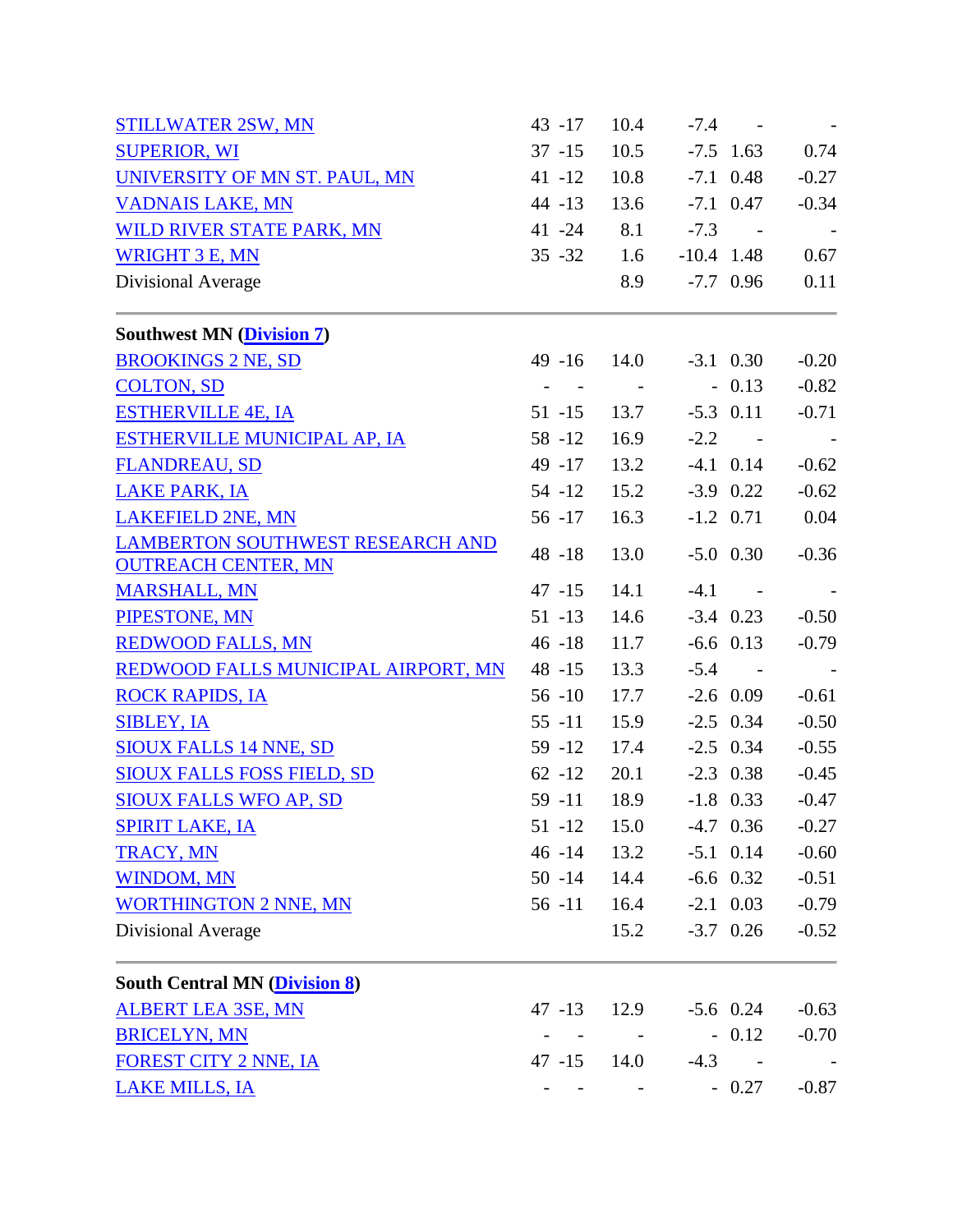| 48 -15                     | 13.2                                            |                             |                                                                   | $-0.48$                                                                                                                                                                                                                                                                                                                                                                                                                                   |
|----------------------------|-------------------------------------------------|-----------------------------|-------------------------------------------------------------------|-------------------------------------------------------------------------------------------------------------------------------------------------------------------------------------------------------------------------------------------------------------------------------------------------------------------------------------------------------------------------------------------------------------------------------------------|
| 48 - 8                     | 14.1                                            |                             |                                                                   | $-1.10$                                                                                                                                                                                                                                                                                                                                                                                                                                   |
| $46 - 12$                  |                                                 |                             |                                                                   | $-0.42$                                                                                                                                                                                                                                                                                                                                                                                                                                   |
| $49 - 15$                  | 13.7                                            |                             |                                                                   | $-0.44$                                                                                                                                                                                                                                                                                                                                                                                                                                   |
| $\mathbf{r}$<br>$\sim 100$ | $\sim$ $-$                                      |                             |                                                                   | $-1.00$                                                                                                                                                                                                                                                                                                                                                                                                                                   |
| $49 - 15$                  |                                                 |                             |                                                                   | $-0.39$                                                                                                                                                                                                                                                                                                                                                                                                                                   |
| $45 - 13$                  | 11.3                                            |                             |                                                                   | $-0.54$                                                                                                                                                                                                                                                                                                                                                                                                                                   |
| $45 - 13$                  | 11.2                                            |                             |                                                                   | $-0.51$                                                                                                                                                                                                                                                                                                                                                                                                                                   |
| $45 - 16$                  | 12.3                                            | $-6.8$                      |                                                                   |                                                                                                                                                                                                                                                                                                                                                                                                                                           |
| $48 - 12$                  |                                                 |                             |                                                                   | $-0.76$                                                                                                                                                                                                                                                                                                                                                                                                                                   |
|                            |                                                 |                             |                                                                   | $-0.65$                                                                                                                                                                                                                                                                                                                                                                                                                                   |
|                            |                                                 |                             |                                                                   |                                                                                                                                                                                                                                                                                                                                                                                                                                           |
| 46<br>-9                   | 16.2                                            | $-4.1$                      |                                                                   |                                                                                                                                                                                                                                                                                                                                                                                                                                           |
|                            |                                                 |                             |                                                                   | $-0.72$                                                                                                                                                                                                                                                                                                                                                                                                                                   |
| $46 - 12$                  | 13.0                                            |                             |                                                                   | $-0.91$                                                                                                                                                                                                                                                                                                                                                                                                                                   |
|                            |                                                 |                             |                                                                   | $-0.14$                                                                                                                                                                                                                                                                                                                                                                                                                                   |
|                            |                                                 |                             |                                                                   | $-0.88$                                                                                                                                                                                                                                                                                                                                                                                                                                   |
|                            |                                                 |                             |                                                                   | $-1.00$                                                                                                                                                                                                                                                                                                                                                                                                                                   |
|                            |                                                 |                             |                                                                   | $-0.56$                                                                                                                                                                                                                                                                                                                                                                                                                                   |
|                            |                                                 |                             |                                                                   | $-0.00$                                                                                                                                                                                                                                                                                                                                                                                                                                   |
|                            |                                                 |                             |                                                                   | $-0.31$                                                                                                                                                                                                                                                                                                                                                                                                                                   |
| 48<br>$\sim$ $-$           |                                                 |                             |                                                                   | $-0.87$                                                                                                                                                                                                                                                                                                                                                                                                                                   |
| $46 - 14$                  |                                                 |                             |                                                                   | $-0.80$                                                                                                                                                                                                                                                                                                                                                                                                                                   |
| $46 - 12$                  | 12.3                                            | $-6.6$                      | $\sim$ $-$                                                        |                                                                                                                                                                                                                                                                                                                                                                                                                                           |
| 47 -14                     | 15.2                                            |                             |                                                                   | $-0.80$                                                                                                                                                                                                                                                                                                                                                                                                                                   |
|                            |                                                 |                             |                                                                   | $-0.76$                                                                                                                                                                                                                                                                                                                                                                                                                                   |
| $45 - 3$                   | 17.7                                            |                             |                                                                   | $-0.54$                                                                                                                                                                                                                                                                                                                                                                                                                                   |
| $\overline{\phantom{a}}$   | $\sim$ $-$                                      |                             |                                                                   | $-0.80$                                                                                                                                                                                                                                                                                                                                                                                                                                   |
| $49 - 11$                  | 18.3                                            |                             |                                                                   | $-0.85$                                                                                                                                                                                                                                                                                                                                                                                                                                   |
| $47 - 8$                   | 16.1                                            |                             |                                                                   | $-0.82$                                                                                                                                                                                                                                                                                                                                                                                                                                   |
| $\overline{a}$             |                                                 |                             |                                                                   | $-0.86$                                                                                                                                                                                                                                                                                                                                                                                                                                   |
|                            |                                                 |                             |                                                                   | $-0.51$                                                                                                                                                                                                                                                                                                                                                                                                                                   |
| $46 - 18$                  | 14.0                                            |                             |                                                                   | $-0.76$                                                                                                                                                                                                                                                                                                                                                                                                                                   |
| $43 - 10$                  | 14.4                                            |                             |                                                                   | $-0.70$                                                                                                                                                                                                                                                                                                                                                                                                                                   |
| 49 -19                     |                                                 |                             |                                                                   | $-0.71$                                                                                                                                                                                                                                                                                                                                                                                                                                   |
|                            | $39 - 21$<br>$45 - 8$<br>$46 - 13$<br>$45 - 10$ | 8.1<br>15.6<br>12.8<br>14.8 | 12.2<br>14.0<br>13.3<br>12.9<br><b>Contractor</b><br>13.2<br>12.8 | $-3.8$ 0.44<br>$-5.0$ 0.15<br>$-5.8$ 0.47<br>$-5.2$ 0.35<br>$-0.17$<br>$-5.1$ 0.41<br>$-5.5$ 0.42<br>$-6.4$ 0.69<br>$-5.7$ 0.27<br>$-5.4$ 0.33<br>$-0.43$<br>$-4.7$ 0.19<br>$-7.3$ 0.65<br>$-4.6$ 0.28<br>$-0.13$<br>$-0.42$<br>$-3.6$ 1.00<br>$-5.2$ 0.50<br>$-0.31$<br>$-3.5$ 0.07<br>$-3.3$ 0.25<br>$-0.33$<br>$-4.6$ 0.63<br>$-0.38$<br>$-5.1$ 0.34<br>$-4.6$ 0.31<br>$-0.28$<br>$-0.62$<br>$-3.6$ 0.25<br>$-5.6$ 0.42<br>$-5.3$ 0.47 |